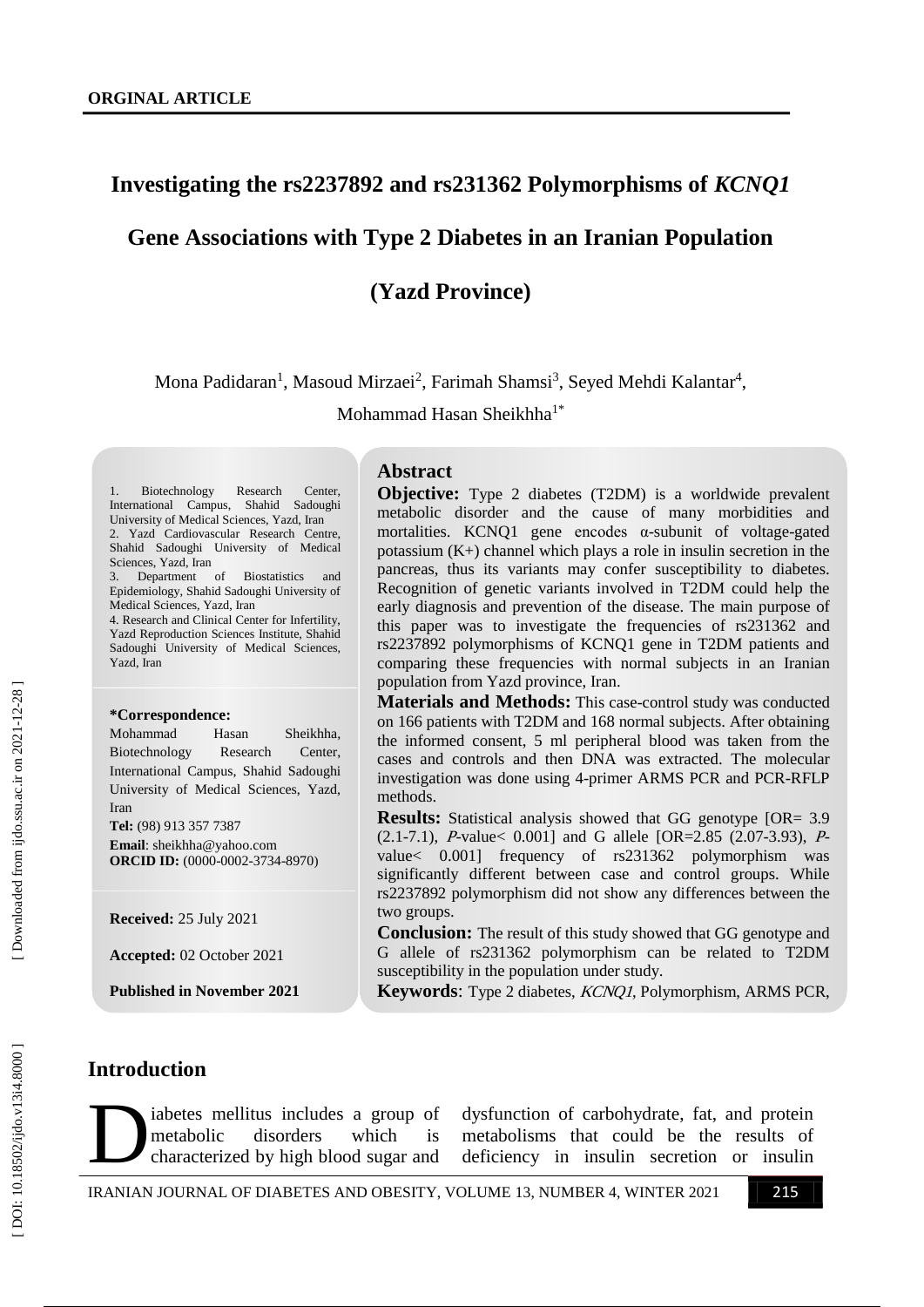function or both  $(1,2)$ . Both beta-cell insufficiency of insulin secretion and insulin resistance incorporate in blood suga r increase which are consequences of environmental and genetic factors (3,4) .

The pandemic of T2DM is one of the most important problems in the 21st century worldwide. The global prevalence of diabetes (20 -79 years) is estimated to rise from 8.8% in 2015 to 10.4% in 2040, and the number of people with diabetes is predicted to increase from 415 million in 2015 to 642 million in 2040. The Middle East and North Africa are amon g the regions that are projected to experience the highest growth rate in the number of diabetes (5) . In the Middle East and North Africa region, Iran with approximately five million adult diabetic patients (20 -79 years o f age) has the highest level after Egypt and Pakistan (6) . Yazd province is among the areas with the highest prevalence in the country, which can be explained by genetics, lifestyle, and ecological condition, although more studies are needed to be done for confirmation of these causes (7,8) . This high prevalence of diabetes and its complications lead to high treatment expenses. So early diagnosis and development of suitable strategies can help to decrease these burdens (9) .

Many genes have been discovered to be related to T2DM so far (10) . There are different approaches for detecting genes involved in diabetes. Since 2007, a new technology of whole -genome sequencing has made a lot of progress in genetic research of T2DM. Up until now, the detected genes by this method mainly have been related to dysfunction of pancreatic beta cells, but they are only explaining less than 5% of T2DM heritability (11,12).

*KCNQ1* gene effect on T2DM was first discovered in 2008 in a Japanese population through a genome -wide association (GWA) study, and after that was repeated in other populations (11,13 -16) . *KCNQ1* is known as the most effective gene in T2DM after TCF7L2 (10,17). This gene encods a voltagedependent K+ channel, which is expressed in many organs like heart, ear, kidney, intestine, and pancreas. The product of *KCNQ1* regulates important physiological functions such as repolarization of heart tissue after action potential and transportation of salt and water through epithelial tissue (18-20). *KCNQ1* has 404120 bp, includes 17 exons and its location is 11p15.5 -p15.4 (21,22) . The two most common regions of the *KCNQ1* gene identified until now which are related to T2DM, are introns 11 and 15. Both regions are shown to have an effect through deficiency of pancreatic cells (13,15,16) .

In this study, we examined two polymorphisms in the introns 11 and 15 of the *KCNQ1* gene in an Iranian population; rs231362 which is located in intron 11 and its significant effect first was found in an European population, and rs2237892 which is placed in intron 15 and shown a significant effect in the Asian population (11) .

# **Materials and Methods Subjects**

In this case -control study, the case group included 166 patients with T2DM who referred to the Yazd Diabetes Center, and the control group comprised of 168 healthy individuals who went for a routine checkup to the Central Yazd Laboratory (so case and control were ethnically matched). The minimum sample size was determined assuming CC genotype frequencies 58% for diabetic patients, and 43% for the control group considering a 95% confidence level, power of 80%, and margin of error no more than 15%. The case group was selected based on the ADA (American Diabetes Association) diagnosis criteria. The inclusion criteria for the control group was the age of more than 40 years (the most likely onset age of type 2 diabetes), fasting plasma sugar less than 100 mg/dl (considered normal in ADA diagnosis criteria), and no diabetic history in the individual and in her/his first -degree families (to reduce the possibility of being diabetic in the future).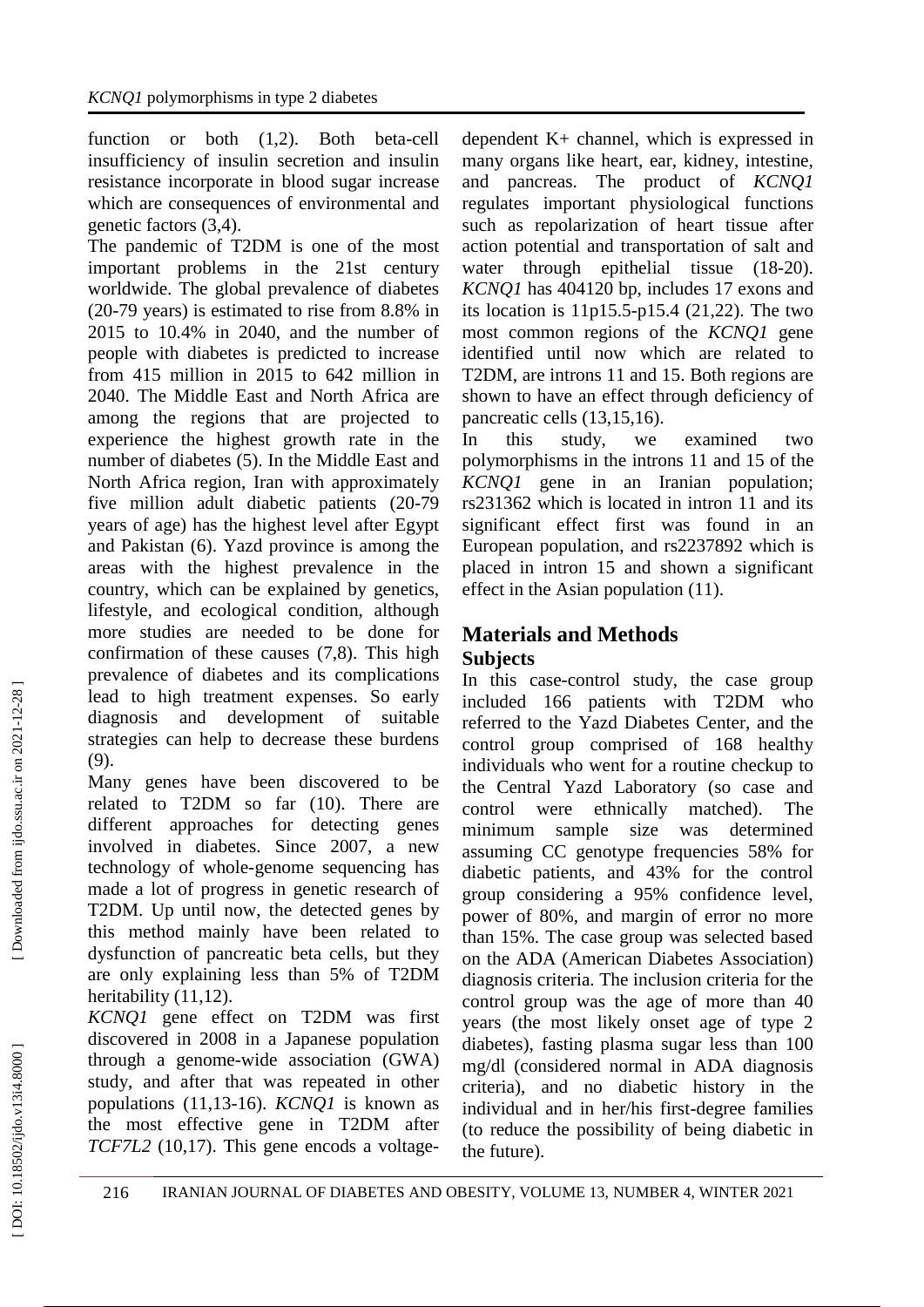After the Ethics Committee of Shahid Sadoughi University of Medical Sciences approval that is in accordance with the ethical standards as laid down in the 1964 Declaration of Helsinki and its later amendments or comparable ethical standards and taking informed consent from all individuals, 5 ml peripheral blood were taken in EDTA tube to prevent clotting. The genomic DNA was extracted and kept at  $-20$  °C. Then, the samples were genotyped using ARMS -PCR and PCR -RFLP methods. Biochemical factors data were collected from the individuals' blood test results recordings, and height, weight, and blood pressure were determined in individuals.

### **DNA extraction**

The DNA was extracted by Biospin Whole blood Genomic DNA Extraction Kit (BioFlux, China) according to the instruction of the kit. DNA quality and quantity were assessed by 1% agarose gel electrophoresis and spectrophotometry respectively.

# **Primer designing**

Two types of software were used for designing primers. PRIMER1 online software (http://primer1.soton.ac.uk/primer1.html) was used to design primers for genotyping rs231362 polymorphism by tetra -ARMS PCR technique. The primers for this method include 2 outer primers and 2 inner primers. Clone Suit Mgr was applied to design rs2237892 polymorphism primers for the PCR -RFLP method. Then primers were BLASTed to ensure that they are unique. The primers and their melting temperatures (Tm) are shown in Table 1.

# **Rs231362 genotyping**

The PCR reaction was performed in a total volume of 20µL, containing 2µL DNA template, 2µL 10x Buffer (Feldan Company), 1µL 10mM dNTP mix (Feldan Company), 2µL of each primer, 0.1µL Taq DNA polymerase (5U) (Feldan Company), and 6.9µL distilled water. Temperature condition was as follows: first denaturation temperature at 94ºC for 5 min, then 30 cycles of denaturation 94ºC, annealing 68ºC, and extension 72ºC each for 30 seconds, and the final extension at 72ºC for 5 min. The PCR products were run on 2% agarose gel containing 4µL safe DNA stain in TBE1x buffer at 100v for 30 min. Afterward, they were visualized under UV light. Fig. 1 shows agarose gel result of rs231362 polymorphism of *KCNQ1* gene, which was genotyped by tetr a -primer ARMS -PCR. As this figure demonstrates, the amplicon (product of outer primers) size is 396 bp (i), and allele A shows the band with size 250 bp (ii) and G allele has a band with size 202 bp (iii). In homozygote AA we will have 396 bp and 250 bp bands, homozygote GG will show 396 bp and 202 bp bands, and heterozygote GA has 396, 250, and 202 bp bands.

To confirm the results of tetra -ARMS PCR method, we randomly (simple random sampling) selected six samples including two of each genotype (AA, GG, and AG) to be sequenced. Sample preparation had been done including doing PCR with two outer primers (that were used for ARMS PCR before, Table 1), then PCR product and 20 µL of forward outer primer along with temperature and product length data had been sent for sanger sequencing. The sequencing results were analyzed with Nucleotide BLAST and

|                                 | Table 1. The primers and their Tms (melting temperatures) |                 |                    |  |  |
|---------------------------------|-----------------------------------------------------------|-----------------|--------------------|--|--|
| <b>Parameters</b>               | Primer sequence $(5'-3')$                                 | $Tm(^{\circ}C)$ | Primer length (Nu) |  |  |
| rs231362                        |                                                           |                 |                    |  |  |
| Forward inner primer (A allele) | GTAGCTCACCTGCCTTTGACCCTGCCCA                              | 76              | 28                 |  |  |
| Reverse inner primer (G allele) | ACCATGGTCCTCTTCCCTCGCCCGTAAC                              | 75              | 28                 |  |  |
| Forward outer primer            | GGGGGTTGGAGGCAGAATCAGTGGACTG                              | 75              | 29                 |  |  |
| Reverse outer primer            | ATGTGGGCTGTGTGTCTCAGCCAACAGC                              | 75              | 28                 |  |  |
| Rs2237892                       |                                                           |                 |                    |  |  |
| Forward                         | GTCAGGAATGGCGTCCTTGTG                                     | 65              | 21                 |  |  |
| Reverse                         | GGGCTGGTAGGGAACAACTG                                      | 64              | 20                 |  |  |
|                                 |                                                           |                 |                    |  |  |

IRANIAN JOURNAL OF DIABETES AND OBESITY, VOLUME 13, NUMBER 4, WINTER 2021 217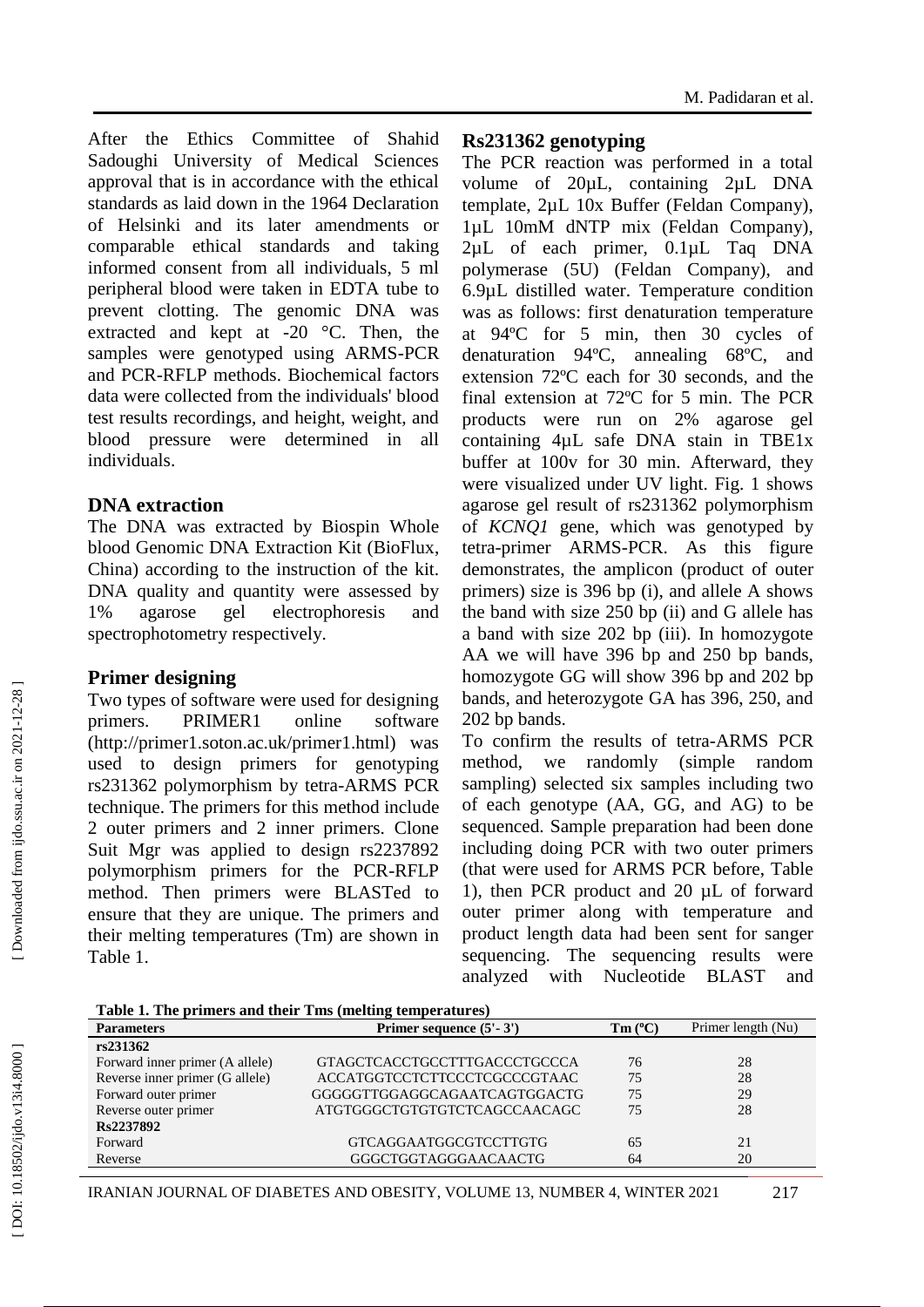Chromas version 2.4. All of the sequencing outcomes were in concordance with our results.

#### **Rs2237892 genotyping**

For rs2237892 polymorphism, PCR was carried out in a total volume of 20µL comprising of 1µL DNA template, 1µL of each primer, 10µL 2x Taq polymerase Master mix (2mM MgCl2), and 7µL distilled water. PCR was performed at the thermal condition including an initial melting temperature of 94ºC for 5 minutes, followed by 30 cycles of denaturation 94ºC, annealing 60ºC, and extension 72ºC each for 30 seconds, and 5 minutes of final extension in 72ºC. PCR products were visualized on 1% agarose gel. All PCR products showed the 414 bp band, which is our amplicon size.

The enzyme used for the amplicon digestion for determining rs2237892 polymorphism was Msp1. The cutting site of this enzyme is 5' CˇCGG 3'. As a result of digestion, C allele made 284, 87 and 43 base pair fragments, and T allele produced 371 and 43 base pair pieces. Restriction Fragment Length Polymorphism (RFLP) reaction was performed in a total volume of 20 µL containing 7.5µL distilled water, 2µL 10x Tango buffer, 10µL PCR reaction mixture containing the product, and 0.5µL of the Msp1 enzyme. The mixture was incubated in 37ºC for 16 hours. The digestion

| <b>Table 2 Demographic and biochemistry features</b> |  |  |
|------------------------------------------------------|--|--|
|                                                      |  |  |

results were visualized on 2% agarose gel containing safe DNA stain under UV light (Figure 2).

#### **Statistical analysis**

Our data were analyzed by Chi -square, Fisher exact, and odd ratio (with 95% confidence intervals) tests using SPSS 19. For haplotype study, Haploview 4.2 software was used. The *P*-value< 0.05 was considered statistically significant.

### **Ethical considerations**

This study has been approved by the Research Committee of Shahid Sadoughi University of Medical Sciences in Yazd. (Ethics code: IR.SSU.REC.139 9.167523.)

#### **Results**

In this study, there were significant differences between case and control groups in systolic blood pressure ( *P* -value= 0.007), diastolic blood pressure ( *P* -value< 0.001), LDL ( *P* value< 0.001), HDL ( *P* -value< 0.001), cholesterol ( *P* -value= 0.004), and triglyceride ( *P* -value= 0.004) (Table 2).

Genotype and allele frequencies of rs231362 and rs2237892 polymorphisms of the *KCNQ1* gene were calculated and compared in case and control groups. As it can be seen in Table 3, genotype frequency of rs231362 showed a significant difference between case and control

| <b>Table 2 Demographic and biochemistry features</b> |                        |                           |           |  |  |  |  |
|------------------------------------------------------|------------------------|---------------------------|-----------|--|--|--|--|
| <b>Parameters</b>                                    | Case<br>$n=166$        | <b>Control</b><br>$n=168$ | P-value   |  |  |  |  |
| <b>Male</b>                                          | 45.2%                  | 50%                       |           |  |  |  |  |
| Female                                               | 54.8%                  | 50%                       |           |  |  |  |  |
| Age (years)                                          | 58.2 ( $\pm$ 9.4)      | $55.31(\pm 10.4)$         | 0.008     |  |  |  |  |
| Systolic blood pressure (mmHg)                       | $133 (\pm 15.3)$       | $128 (\pm 16.8)$          | 0.007     |  |  |  |  |
| Diastolic blood pressure (mmHg)                      | $80 (\pm 6.7)$         | 83 ( $\pm$ 10.4)          | 0.001     |  |  |  |  |
| Height (meter)                                       | $1.63 \ (\pm 0.09)$    | $1.62 \ (\pm 0.16)$       | 0.3       |  |  |  |  |
| Weight (kilograms)                                   | 73 ( $\pm$ 11.5)       | 73.3 $(\pm 13.5)$         | 0.8       |  |  |  |  |
| <b>BMI</b> ( $\text{Kg/m}^2$ )                       | 27.3 $(\pm 4.5)$       | 27.8 $(\pm 4.9)$          | 0.3       |  |  |  |  |
| $\text{FBS}$ (mg/dl)                                 | 173 $(\pm 48.8)$       | 92.1 $(\pm 6)$            | 0.001 >   |  |  |  |  |
| $HDL$ (mg/dl)                                        | 43.4 $(\pm 11.6)$      | 56.3 $(\pm 19.1)$         | 0.001     |  |  |  |  |
| $LDL$ (mg/dl)                                        | $104.6 (\pm 29)$       | 119.4 ( $\pm$ 36.5)       | 0.001     |  |  |  |  |
| Chol $(mg/d)$                                        | $185.7 (\pm 35.8)$     | 199.1 $(\pm 44.9)$        | 0.004     |  |  |  |  |
| $TG \, (mg/d)$                                       | $201.1 (\pm 123)$      | $164.7 (\pm 94.1)$        | 0.004     |  |  |  |  |
| HbA1c $(\%)$                                         | $9.69 \ (\pm 1.54)$    | NA.                       | <b>NA</b> |  |  |  |  |
| 2 <sup>hpp(mg/dl)</sup>                              | $258.68 \ (\pm 75.87)$ | NA                        | <b>NA</b> |  |  |  |  |

BMI: Body mass index, FBS: Fasting blood sugar, HDL: High -density lipoproteins, LDL: Low -density lipoproteins, Chol: Cholesterol, TG: Triglyceride, HbA1c: Glycated hemoglobin, 2hpp: Two- Hour Postprandial Glucose, NA: Not Available (Fisher exact tests was used and mean  $\pm$ standard deviation calculated and *P* -value< 0.05 considered significant)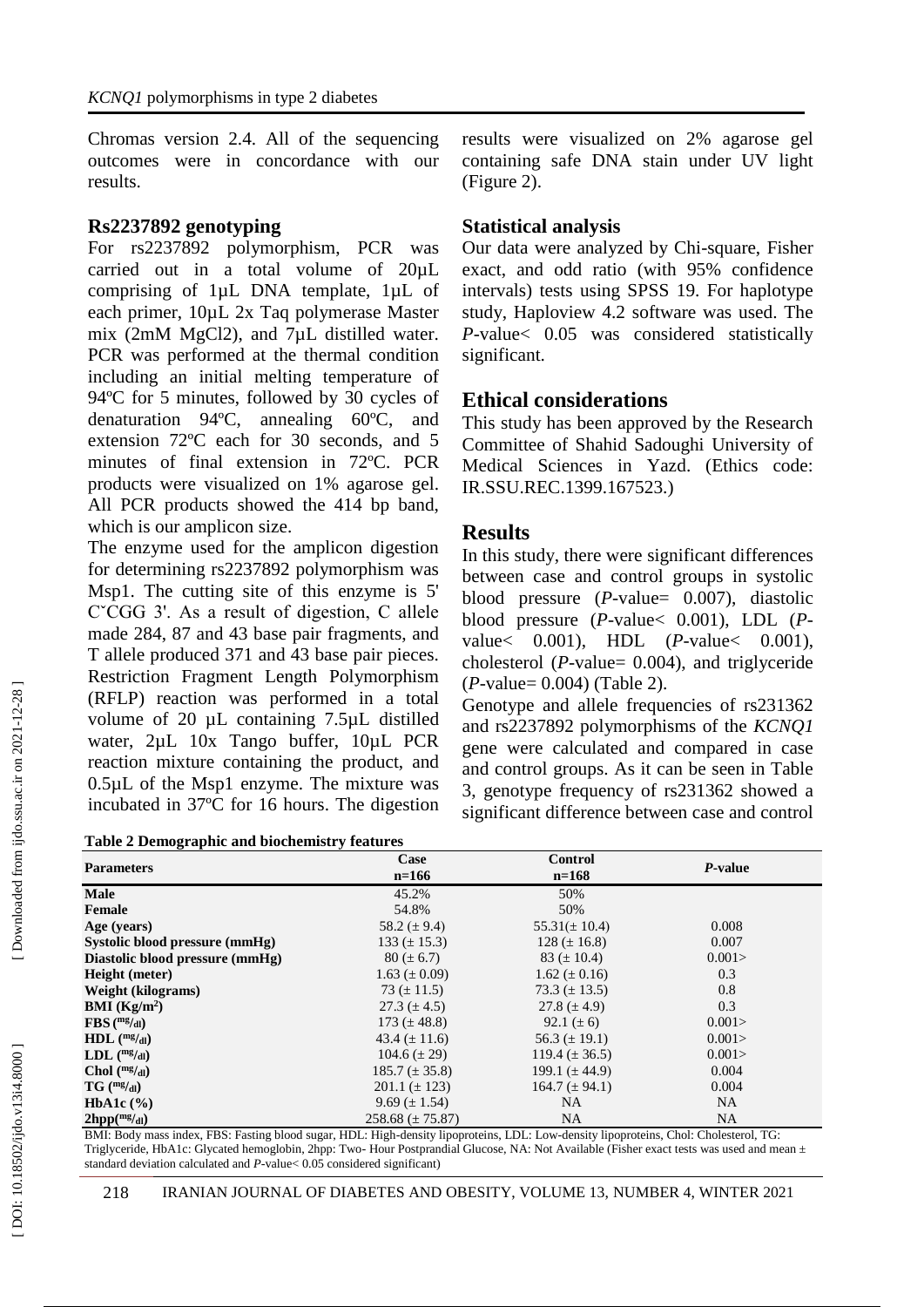groups, even after adjusting for age, gender and body mass index (BMI) (*P*-value < 0.001). Assessing the odd ratio has been shown that the GG genotype with OR= 3.9 increases the risk of T2DM in relation to the GA genotype, and the AA genotype has a protective role (OR= 0.2). In addition, as shown in Table 3, the allelic frequency was significantly different between case and control groups ( *P* value< 0.001) and with an odds ratio of 2.85, the G allele increases the type 2 diabetes risk.

Neither genotype nor allele frequencies of rs2237892 polymorphism showed a significant difference between case and control groups (Table 3).

Two loci haplotype frequency was measured and compared between case and control groups using Haploview 4.2 software. AC and GC haplotype frequencies had a significant difference in case and control groups ( *P* value< 0.001), although determining the odds ratio by SPSS 19 software showed that none of the haplotypes make further susceptibility for T2DM (Table 4).

Assessing of Linkage Disequilibrium (LD) block by Haploview 4.2 software showed that the two polymorphisms are at a distance of 148 kb from each other, and there is no linkage disequilibrium between them (D'= 0.162, LOD= 0.11,  $R^2 = 0.002$ ).

#### **Discussion**

It is established that there are many genetic variants in different populations in geographic regions and with different ethnicities. Various genetic components can lead to different



|  | Table 3. Frequencies of genotypes and risk alleles of rs231362 and rs2237892 polymorphisms |  |  |
|--|--------------------------------------------------------------------------------------------|--|--|
|  |                                                                                            |  |  |

| ij                 |                    |                                      |                                                        |         |                                                                                                                                                                                                                      |                                     | 500bp<br>250bp                                                                                                    |                                                                                                                                                                                                                                                             |
|--------------------|--------------------|--------------------------------------|--------------------------------------------------------|---------|----------------------------------------------------------------------------------------------------------------------------------------------------------------------------------------------------------------------|-------------------------------------|-------------------------------------------------------------------------------------------------------------------|-------------------------------------------------------------------------------------------------------------------------------------------------------------------------------------------------------------------------------------------------------------|
|                    |                    |                                      |                                                        |         |                                                                                                                                                                                                                      |                                     |                                                                                                                   |                                                                                                                                                                                                                                                             |
|                    |                    |                                      |                                                        |         |                                                                                                                                                                                                                      |                                     | size 202 bp (iii). Lane1,7, 9= GA, lane2= AA, lane3, 4, 5, 6, 8= GG, lane10= DNA ladder, lane11= negative control | Figure 1. Gel electrophoresis image of tetra-primer ARMS -PCR results of rs231362 polymorphism. 50 bp ladder was used.<br>amplicon (product of outer primers) size is 396 bp (i), allele A shows the band with size 250 bp (ii), G allele has the band with |
| <b>SNP</b>         | Group              |                                      | Allele frequency $n$ (%)                               | P-value | Table 3. Frequencies of genotypes and risk alleles of rs231362 and rs2237892 polymorphisms<br>Genotype $n$ $(\frac{9}{6})$<br>(logistic regression model, analysis adjusted<br>for age, gender, and body mass index) |                                     |                                                                                                                   | P-value                                                                                                                                                                                                                                                     |
| rs231362           | Normal<br>Diabetic | G<br>$111(34.3\%)$                   | $\mathbf{A}$<br>213 (65.7%)<br>189 (59.8%) 127 (40.2%) | < 0.001 | AA<br>70 (43.2%)<br>23 (14.6%)                                                                                                                                                                                       | <b>GA</b><br>73 (45.1%)<br>80 (51%) | GG<br>19 (11.7%)<br>54 (34.4%)                                                                                    | < 0.001                                                                                                                                                                                                                                                     |
| <b>OR (95% CI)</b> |                    | C                                    | $2.85(2.07 - 3.93)$<br>т                               |         | $0.2(0.1-0.4)$<br>TT                                                                                                                                                                                                 | 1<br><b>CT</b>                      | $3.9(2.1-7.1)$<br>CC                                                                                              |                                                                                                                                                                                                                                                             |
| rs2237892          | Normal<br>Diabetic | 312 (94.5%)<br>284 (95.3%) 14 (4.7%) | 18 (5.5%)                                              | 0.66    | $1(0.6\%)$<br>$0(0\%)$                                                                                                                                                                                               | 16(9.7%)<br>$14(9.5\%)$             | 148(89.7%)<br>134(90.5%)                                                                                          | 0.71                                                                                                                                                                                                                                                        |
| <b>OR</b> (95% CI) |                    |                                      | $1.17(0.57-2.3)$                                       |         | 0.000                                                                                                                                                                                                                |                                     | $0.68(0.3-1.2)$                                                                                                   |                                                                                                                                                                                                                                                             |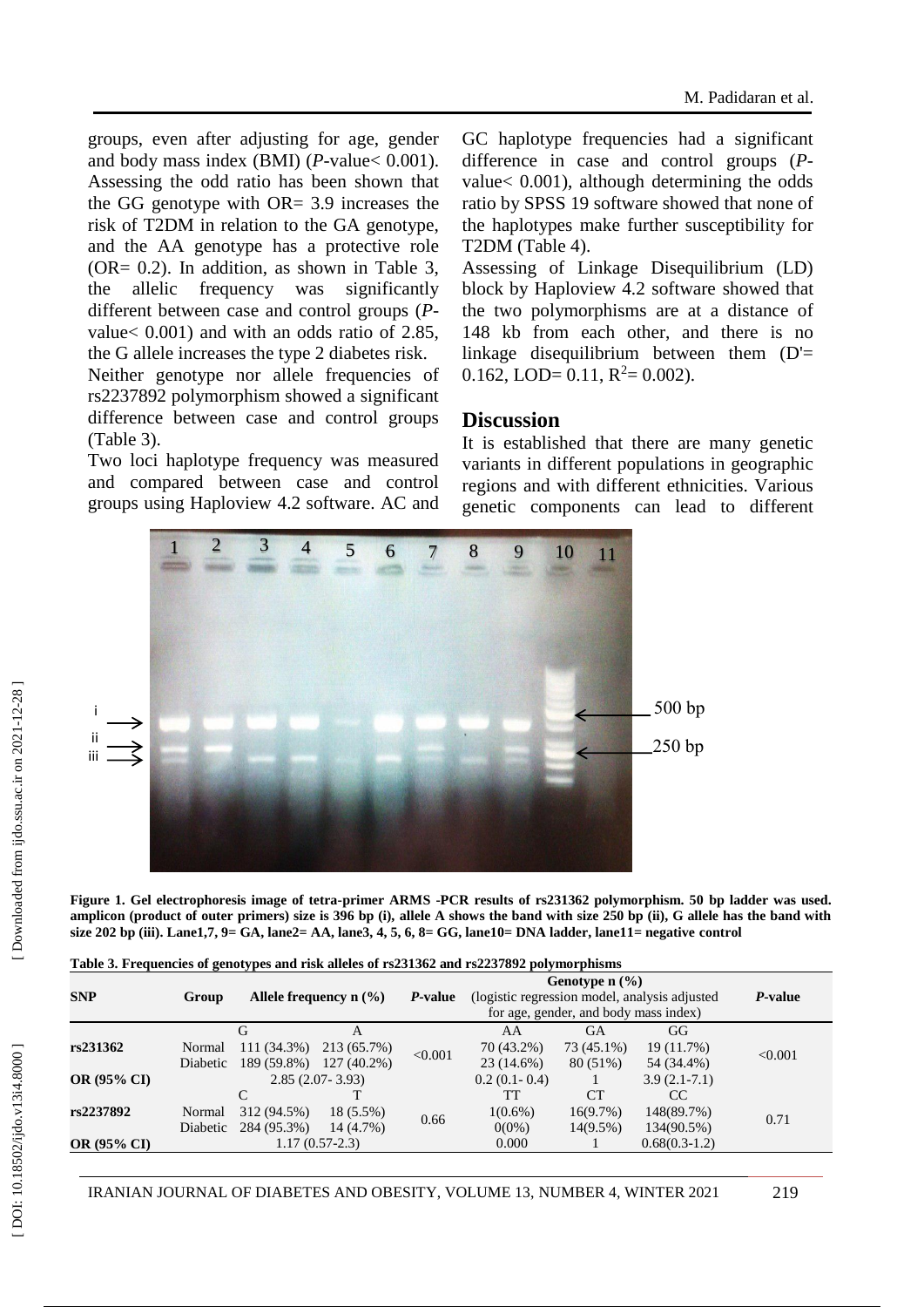prognoses and different responses to drugs. Therefore, many studies are investigating polymorphisms of causative genes in many diseases including T2DM in various populations.

In this study, we evaluated two *KCNQ1* gene polymorphisms frequencies in type 2 diabetic patients in Yazd population of Iran and compared them with healthy non -diabetic controls. Two polymorphisms, rs231362 which is located in intron 11, and rs2237892 which is placed in intron 15 were chosen and examined.

Assessing genotype and allele frequency of rs231362 showed that with the *p* -value less than 0.001, this polymorphism may have a significant role in conferring T2DM susceptibility to Iranian population of Yazd province. It seems diabetes risk conferred by the G allele is 2.85 times more than the A allele (OR= 2.85). The GG genotype with

OR=  $3.9$  (2.1-7.1) increases the risk of T2DM, while the AA genotype with  $OR = 0.2$  (0.1-0.4) has a protective effect. No other Iranian study has been done on this polymorphism so far.

Calculating of rs2237892 polymorphism frequency demonstrated that there is no association between this polymorphism and T2DM in our population. Three different studies have been performed on different populations in Iran. All of them had a lower sample size from our study. The results of the two of them were in concordance with ours. In contrast to our outcome, one of the studies showed a significant relationship between this polymorphism and T2DM (later will be discussed) (23-25).

These polymorphisms have been assessed in other populations as well. The effect of rs231362 polymorphism was first observed in the European population, in a GWA study which shows that this polymorphism had a



**Figure 2. Effect of Msp1 enzyme on PCR products of rs2237892 polymorphism. 50 bp ladder was used . C allele shows 284, 87 and 43 base pair bands, T allele has 371 and 43 base pair bands: lane1= DNA ladder, lane2,4,5,6= CC, lane3= CT, lane7= TT**

| <b>Haplotype</b> | Case % $(n=166)$ | Control % ( $n = 168$ ) | ОR                | P-value                |
|------------------|------------------|-------------------------|-------------------|------------------------|
| AC               | 0.388            | 0.626                   | $1.85(0.18-18.4)$ | $1.57 \times 10^{-9}$  |
| <b>GC</b>        | 0.565            | 0.319                   | $5.3(0.53-53.5)$  | $3.68 \times 10^{-10}$ |
| <b>GT</b>        | 0.033            | 0.024                   | $4.5(0.25-80.5)$  | 0.5468                 |
| AT               | 0.014            | 0.031                   |                   | 0.1939                 |

**Table 4. Comparison of frequencies of two -loci haplotypes (rs231362/rs2237892) in case and control groups**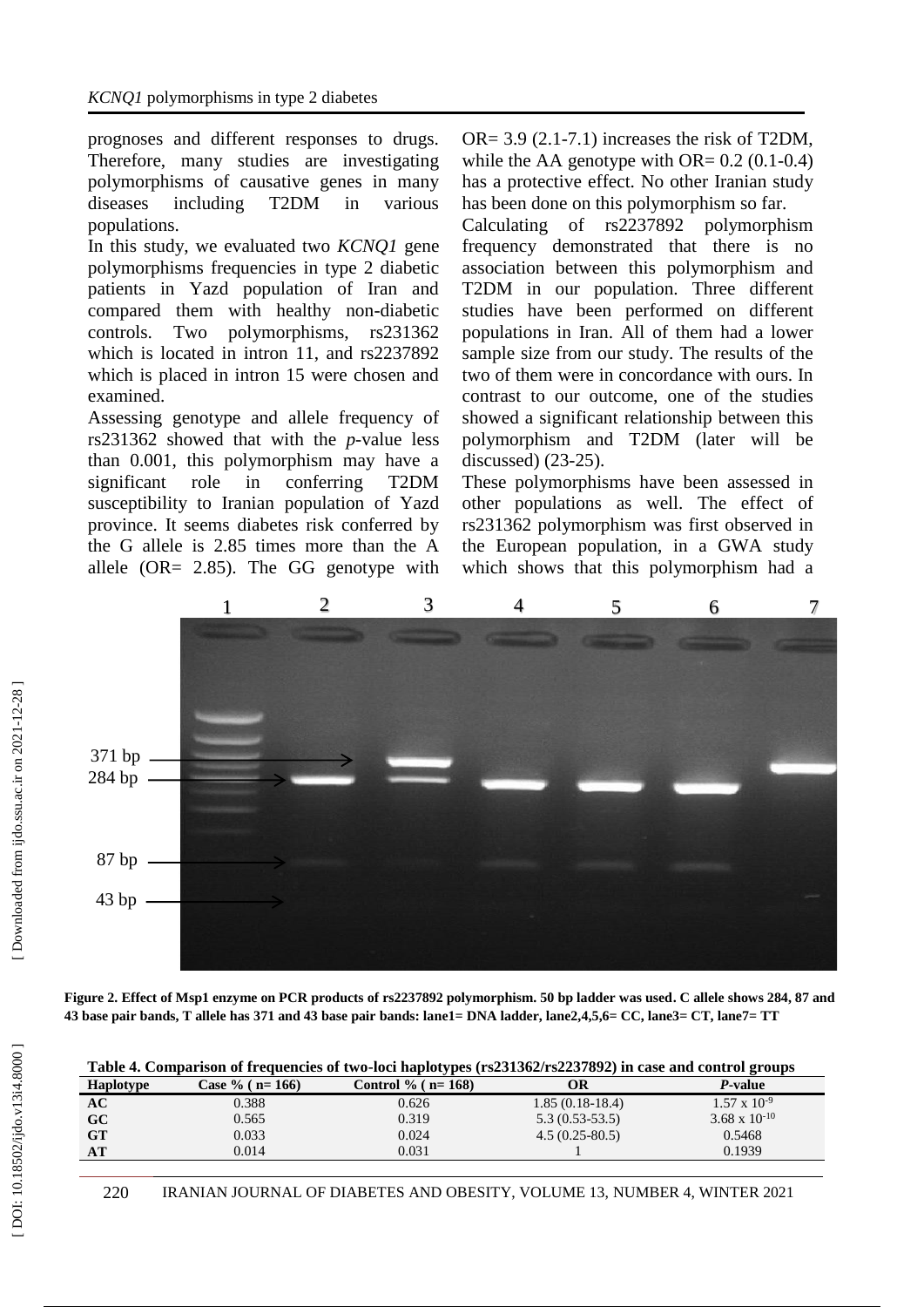significant effect on diabetes susceptibility, which has the same effectiveness compared to our study (13). Another study on Indian population living in India and America showed that the G allele with  $p$ -value= $0.002$ and OR= 1.24 is effective but their effectiveness was not as high as our study (26). A study in Pakistan showed no connection between this polymorphism and diabetes (27). In Saudi Arabia, a significant relation was found between the risk allele G and diabetes but compare to our study it showed less association (28). In China, same as our study, the risk allele G showed a significant effect. However in Chinese study, the GA and GG genotypes didn't show any significant difference in giving the risk of diabetes, but our work confirms the protective role of the AA genotype, OR=0.2 (0.1 -0.4) in T2DM (29). Finally, this polymorphism in Japan showed nominal association (30). Two different studies of the African American population showed different results, one had a significant relation, and the other showed no significant association (31,32).

In contrast to our study, the studies that have been performed so far all showed some level of association between rs2237892 and diabetes susceptibility. The significant effect of this polymorphism first was found in a GWA study in Japan (15). A meta -analyze study in India showed that  $rs2237892$  with  $P$ -value= 0.03 is slightly related to T2DM (26). In China, many studies have been performed on this polymorphism. In one study, an odds ratio of 1.53 with *P*-value=  $5x10^{-16}$  for risk allele, and *P*-value=  $9x10^{-16}$  for genotypes were found (33). An association was also found in Jiangsu province population (34). In a prospective study in South Korea, rs2237892 was showed to affect T2DM progress with *P*-value= 0.04,  $OR = 2.61$  (35). In addition, the study of this polymorphism on three Malaysian, Chinese, and Indian populations in Singapore showed  $P$ -value=  $0.002$  and OR= 1.38 for the risk allele (14). This polymorphism was also examined on two Chinese and Malaysian populations in Malaysia which demonstrated a

medium relationship between rs2237892 and T2DM (36). This polymorphism showed a subtle relationship with this disease in Tunisia (37). Investigation of allele distribution of rs2237892 in Lebanon led to high effectiveness with OR=  $2.53$  ( $2.09-3.5$ ) and Pvalue=  $1.8 \times 10^{-18}$ . Genotypes frequencies analysis also showed a significant difference with *P*-value=  $2.3 \times 10^{-9}$  (38). The relation of this polymorphism with T2DM has also been confirmed in the Netherlands (39) and Mexico (40). Two different studies on African American population have been done. Both showed a significant relation (31,32). As mentioned before, three studies recently have been investigated the rs2237892 polymorphism on Iranian populations. A study of this polymorphism on a population of the northwest of Iran showed no evidence of a significant relationship with type 2 diabetes (25). Also, another study of a different population of Iran using a more reliable method (Sanger sequencing) did not show any correlation (24). While these two studies showed similar results as ours, one study of a smaller population in Tehran province showed a significant relation of rs2237892 polymorphism (23). Therefore, it seems that regarding rs2237892 polymorphism there is different genetics effects on the progression of T2DM in Iranian population compare to the other populations.

We studied on Yazd population (central area of Iran). Differences in our result with some other Iranian studies may reflect genetic variation and different effects of polymorphisms on diabetes susceptibilities in various populations within Iran. So more investigation on different populations can better reveal these differences. Also, studies with larger cohorts using more reliable techniques such as sequencing would be recommended.

#### **Conclusions**

This study set out to determine the effect of two polymorphisms of the *KCNQ1* gene in T2DM patients and comparing them with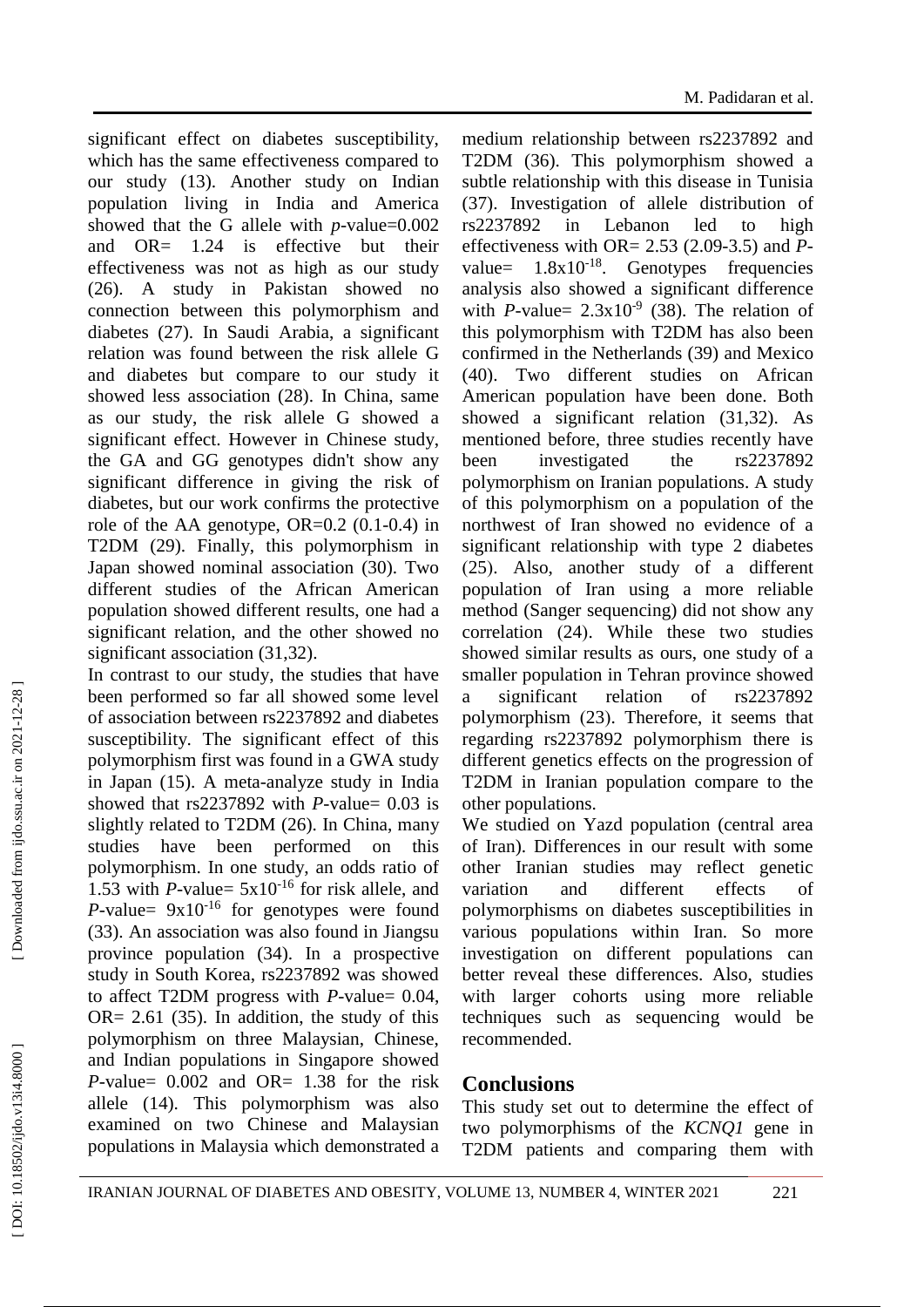healthy controls of an Iranian population. The results of this investigation showed that rs231362 polymorphism has a significant relation with T2DM. In general, it seems that the rs231362 polymorphism increases the susceptibility to T2DM in the Yazd population of Iran. However, further studies with a higher sample size can more precisely confirm our results.

### **Acknowledgments**

I would like to thank all personnel of the Diabetes Research Center of Yazd and the Central Laboratory of Yazd (Khatam Al - Anbia) for their kind collaborations in collecting data and taking blood samples. And

# **References**

- 1. Ashcroft FM, Rorsman P. Diabetes mellitus and the  $β$  cell: the last ten years. Cell. 2012;148(6):1160-71.
- 2 . Association AD. 2. Classification and Diagnosis of Diabetes: Standards of Medical Care in Diabetes - 2020. Diabetes Care. 2020;43(1):S14 -S31. https://doi.org/10.2337/dc20 -S002.
- 3 . Giorgino F, Laviola L, Leonardini A. Pathophysiology of type 2 diabetes: rationale for different oral antidiabetic treatment strategies. Diabetes research and Clinical practice. 2005;68:S22 -9.
- 4 . Nolan CJ, Damm P, Prentki M. Type 2 diabetes across generations: from pathophysiology to prevention and management. The Lancet. 2011;378(9786):169 -81.
- 5 . Ogurtsova K, da Rocha Fernandes JD, Huang Y, Linnenkamp U, Guariguata L, Cho NH, et al. IDF Diabetes Atlas: Global estimates for the prevalence of diabetes for 2015 and 2040. Diabetes research and clinical practice. 2017;128:40 -50.
- 6 . International Diabetes Federation. IDF Diabetes Atlas, 8th edn. Brussels, Belgium:International Diabetes Federation, 2017.
- 7 . Lotfi MH, Saadati H, Afzali M. Prevalence of diabetes in people aged≥ 30 years: the results of screen -ing program of Yazd Province, Iran, in 2012. Journal of research in health sciences. 2013;14(1):88 -92.
- 8. . Haghdoost AA, Rezazadeh -Kermani M, Sadghirad B, Baradaran HR. Prevalence of type 2 diabetes in the Islamic Republic of Iran: systematic review and meta -analysis. 2009.
- 9 . Farshchi A, Esteghamati A, Sari AA, Kebriaeezadeh A, Abdollahi M, Dorkoosh FA, et

I would like to thank Anahita Mehdizadeh and Shirin Mohtaram for primary reviewing the paper and their nice and useful comments.

# **Funding**

All the funding was received from Biotechnology Research Center of International Campus of Shahid Sadoughi Medical Sciences University.

# **Conflict of Interest**

The authors declare that they have no conflict of interest.

al. The cost of diabetes chronic complications among Iranian people with type 2 diabetes mellitus. Journal of Diabetes & Metabolic Disorders. 2014;13(1):1 -4.

- 10 . Sunita Singh. The genetics of type 2 diabetes mellitus: a review. Journal of Scientific Research. 2011;55:35 -48.
- 11 . Sanghera DK, Blackett PR. Type 2 diabetes genetics: beyond GWAS. Journal of diabetes & metabolism. 2012;3(198).
- 12 . Wolfs MG, Hofker MH, Wijmenga C, Van Haeften TW. Type 2 diabetes mellitus: new genetic insights will lead to new therapeutics. Current genomics. 2009;10(2):110 -8.
- 13 . Voight BF, Scott LJ, Steinthorsdottir V, Morris AP, Dina C, Welch RP, et al. Twelve type 2 diabetes susceptibility loci identified through large -scale association analysis. Nature genetics. 2010;42(7):579 -89.
- 14 . Tan JT, Nurbaya S, Gardner D, Ye S, Tai ES, Ng DP. Genetic Variation in KCNQ1 Associates With Fasting Glucose andβ -Cell Function: A Study of 3,734 Subjects Comprising Three Ethnicities Living in Singapore. Diabetes. 2009;58(6):1445 -9.
- 15 . Yasuda K, Miyake K, Horikawa Y, Hara K, Osawa H, Furuta H,et al. Variants in KCNQ1 are associated with susceptibility to type 2 diabetes mellitus. Nature genetics. 2008;40(9):1092 -7.
- 16 . Unoki H, Takahashi A, Kawaguchi T, Hara K, Horikoshi M, Andersen G, et al. SNPs in KCNQ1 are associated with susceptibility to type 2 diabetes in East Asian and European populations. Nature genetics. 2008;40(9):1098 -102.
- 17 . Hara K, Shojima N, Hosoe J, Kadowaki T. Genetic architecture of type 2 diabetes. Biochemical and